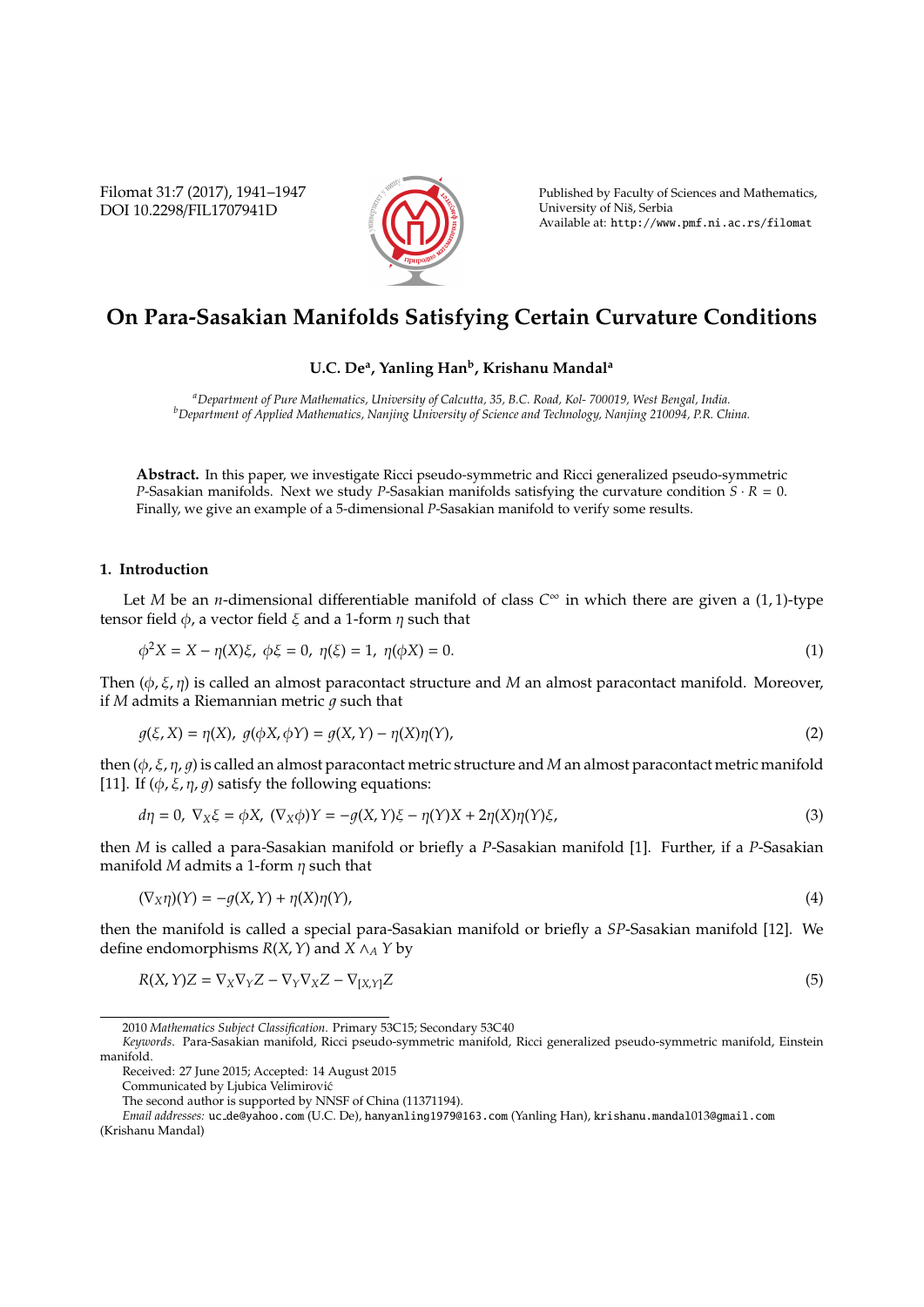and

$$
(X \wedge_A Y)Z = A(Y,Z)X - A(X,Z)Y,\tag{6}
$$

respectively, where  $X, Y, Z \in \chi(M), \chi(M)$  is the set of all differentiable vector fields on *M*, *A* is the symmetric  $(0, 2)$ -tensor, *R* is the Riemannian curvature tensor of type  $(1, 3)$  and  $\nabla$  is the Levi-Civita connection.

For a  $(0, k)$ -tensor field *T*,  $k \ge 1$ , on  $(M^n, g)$  we define the tensors  $R \cdot T$  and  $Q(g, T)$  by

$$
(R(X, Y) \cdot T)(X_1, X_2, ..., X_k) = -T(R(X, Y)X_1, X_2, ..., X_k) - T(X_1, R(X, Y)X_2, ..., X_k) - ... - T(X_1, X_2, ..., R(X, Y)X_k)
$$
\n(7)

and

$$
Q(g, T)(X_1, X_2, ..., X_k; X, Y) = -T((X \wedge Y)X_1, X_2, ..., X_k) - T(X_1, (X \wedge Y)X_2, ..., X_k) -... - T(X_1, X_2, ..., (X \wedge Y)X_k),
$$
\n(8)

respectively [14].

If the tensors  $R \cdot S$  and  $Q(g, S)$  are linearly dependent then  $M^n$  is called Ricci pseudo-symmetric [14]. This is equivalent to

$$
R \cdot S = fQ(g, S),\tag{9}
$$

holding on the set  $U_s = \{x \in M : S \neq 0 \text{ at } x\}$ , where f is some function on  $U_s$ . Analogously, if the tensors *R* · *R* and *Q*(*S*,*R*) are linearly dependent then *M<sup>n</sup>* is called Ricci generalized pseudo-symmetric [14]. This is equivalent to

$$
R \cdot R = fQ(S, R),\tag{10}
$$

holding on the set  $U_R = \{x \in M : R \neq 0 \text{ at } x\}$ , where f is some function on  $U_R$ . A very important subclass of this class of manifolds realizing the condition is

$$
R \cdot R = Q(S, R).
$$

Every three dimensional manifold satisfies the above equation identically. Other examples are the semi-Riemannian manifolds (*M*, *g*) admitting a non-zero 1-form  $\omega$  such that the equality  $\omega(X)R(Y,Z)+\omega(Y)R(Z,X)+$  $\omega(Z)R(X, Y) = 0$ , holds on *M*. The condition  $R \cdot R = Q(S, R)$  also appears in the theory of plane gravitational waves.

Furthermore we define the tensors  $R \cdot R$  and  $R \cdot S$  on  $(M^n, g)$  by

$$
(R(X, Y) \cdot R)(U, V)W = R(X, Y)R(U, V)W - R(R(X, Y)U, V)W
$$
  
-R(U, R(X, Y)V)W - R(U, V)R(X, Y)W (11)

and

$$
(R(X, Y) \cdot S)(U, V) = -S(R(X, Y)U, V) - S(U, R(X, Y)V),
$$
\n(12)

respectively.

Recently, Kowalczyk [7] studied semi-Riemannian manifolds satisfying  $Q(S, R) = 0$  and  $Q(S, q) = 0$ , where *S*, *R* are the Ricci tensor and curvature tensor respectively.

An almost paracontact Riemannian manifold *M* is said to be an η-Einstein manifold if the Ricci tensor *S* satisfies the condition

 $S(X, Y) = aq(X, Y) + bq(X)\eta(Y),$ 

where *a* and *b* are smooth functions on the manifold. In particular, if  $b = 0$ , then *M* is an Einstein manifold.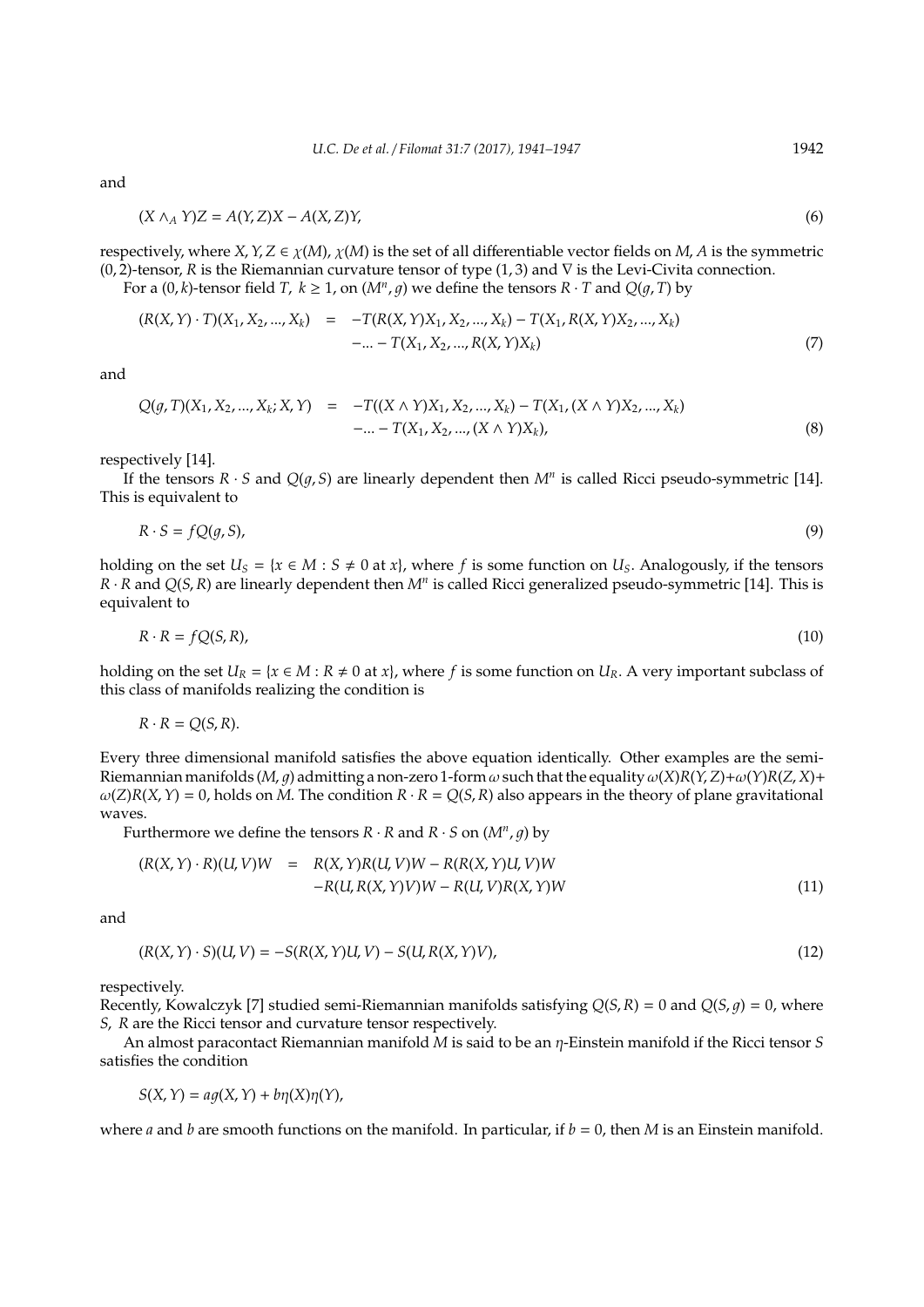De and Tarafdar [5] studied *P*-Sasakian manifolds satisfying the condition  $R(X, Y) \cdot R = 0$ . In [4], De and Pathak studied P-Sasakian manifolds satisfying the conditions  $R(X, Y) \cdot P = 0$  and  $R(X, Y) \cdot S = 0$ . Özgür [9] studied Weyl-pseudosymmetric P-Sasakian manifolds and also P-Sasakian manifolds satisfying the condition  $C \cdot S = 0$ . Also *P*-Sasakian manifolds have been studied by several authors such as Adati and Miyazawa [2], Deshmukh and Ahmed [6], De et al [3], Sharfuddin, Deshmukh, Husain [13], Matsumoto, Ianus and Mihai [8], Özgür and Tripathi [10] and many others.

Motivated by the above studies, we characterize *P*-Sasakian manifolds satisfying certain curvature conditions on the Ricci tensor. The paper is organized as follows: After preliminaries in section 3, we study Ricci pseudo-symmetric *P*-Sasakian manifolds and it is proved that a *P*-Sasakian manifold is Ricci pseudo-symmetric if and only if it is an Einstein manifold provided  $f \neq -1$ . Section 4 is devoted to study Ricci generalized pseudo-symmetric *P*-Sasakian manifolds and it is proved that a Ricci generalized pseudo-symmetric *P*-Sasakian manifold is Einstein provided  $nf \neq 1$ . Some corollaries have been obtained. In section 5, we characterize a *P*-Sasakian manifold satisfying the curvature condition  $S \cdot R = 0$ . Finally, we construct an example of a 5-dimensional *P*-Sasakian manifold to verify some results.

## **2. Preliminaries**

In a *P*-Sasakian manifold the following relations hold ([1], [9]):

$$
S(X, \xi) = -(n-1)\eta(X), \ Q\xi = -(n-1)\xi,
$$
\n(13)

 $\eta(R(X, Y)Z) = q(X, Z)\eta(Y) - q(Y, Z)\eta(X),$ (14)

$$
R(X,\xi)Y = g(X,Y)\xi - \eta(Y)X,\tag{15}
$$

$$
R(X,Y)\xi = \eta(X)Y - \eta(Y)X,\tag{16}
$$

 $\eta(R(X, Y)\xi) = 0,$  (17)

for any vector fields *X*,  $Y$ ,  $Z \in \chi(M)$ .

#### **3. Ricci Pseudo-Symmetric** *P***-Sasakian Manifolds**

In this section we study Ricci pseudo-symmetric manifold, that is, the manifold satisfying the condition  $R \cdot S = fQ(g, S)$ . Assume that *M* is a Ricci pseudo-symmetric *P*-Sasakian manifold and *X*, *Y*, *U*, *V*,  $\in \chi(M)$ . We have from (9)

$$
(R(X,Y)\cdot S)(U,V) = fQ(g,S)(X,Y;U,V).
$$
\n
$$
(18)
$$

It is equivalent to

$$
(R(X, Y) \cdot S)(U, V) = f((X \wedge_g Y) \cdot S)(U, V). \tag{19}
$$

From (12) and (8) we have

$$
-S(R(X,Y)U,V) - S(U,R(X,Y)V) = f[-S((X \wedge_g Y)U,V) - S(U,(X \wedge_g Y)V)].
$$
\n(20)

Using (6) we obtain from (20)

$$
-S(R(X, Y)U, V) - S(U, R(X, Y)V) = f[-g(Y, U)S(X, V) + g(X, U)S(Y, V) - g(Y, V)S(U, X) + g(X, V)S(U, Y)].
$$
\n(21)

Substituting  $X = U = \xi$  in (21) and using (13), (15) yields

$$
(1+f)\{S(Y,V) + (n-1)g(Y,V)\} = 0.
$$
\n(22)

Then either  $f = -1$  or, the manifold is an Einstein manifold of the form

$$
S(Y, V) = -(n-1)g(Y, V). \tag{23}
$$

By the above discussions we have the following: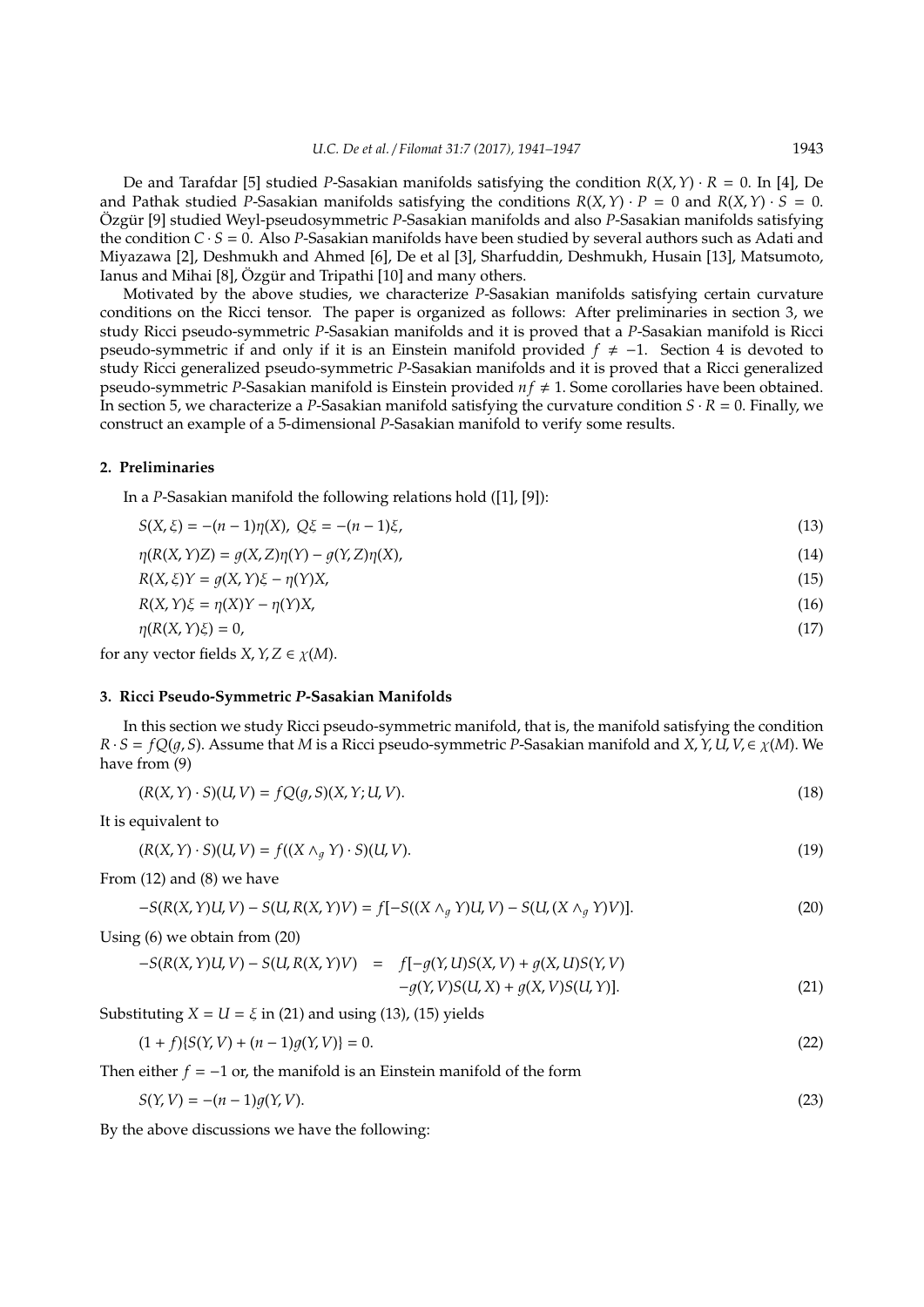**Proposition 3.1.** *Every n-dimensional Ricci pseudo-symmetric P-Sasakian manifold is of the form R·S* =  $-Q(q, S)$ , *provided the manifold is non-Einstein.*

Conversely, if the manifold is an Einstein manifold of the form (23), then it is clear that  $R \cdot S = f(Q(q, S))$ . This leads the following:

**Theorem 3.2.** *An n-dimensional P-Sasakian manifold is Ricci pseudo-symmetric if and only if the manifold is an Einstein manifold provided*  $f \neq -1$ *.* 

In particular, if we consider  $Q(g, S) = 0$ , then by the similar argument of Theorem 3.2 we can state the following:

**Corollary 3.3.** An n-dimensional P-Sasakian manifold satisfies the condition  $Q(q, S) = 0$  if and only if the manifold *is an Einstein one.*

## **4. Ricci Generalized Pseudo-Symmetric** *P***-Sasakian Manifolds**

In this section we deal with Ricci generalized pseudo-symmetric *P*-Sasakian manifolds. Let us suppose that *M* be an *n*-dimensional Ricci generalized pseudo-symmetric *P*-Sasakian manifold. Then from (10) we have

$$
R \cdot R = fQ(S, R),\tag{24}
$$

that is,

$$
(R(X,Y)\cdot R)(U,V)W = f((X\wedge_S Y)\cdot R)(U,V)W.
$$
\n(25)

Using  $(11)$  and  $(8)$  we get from  $(25)$ 

$$
R(X, Y)R(U, V)W - R(R(X, Y)U, V)W
$$
  
-R(U, R(X, Y)V)W - R(U, V)R(X, Y)W  
= f[(X \wedge\_S Y)R(U, V)W - R((X \wedge\_S Y)U, V)W  
-R(U, (X \wedge\_S Y)V)W - R(U, V)(X \wedge\_S Y)W]. (26)

In view of (6) and (26) we obtain

| $R(X, Y)R(U, V)W - R(R(X, Y)U, V)W - R(U, R(X, Y)V)W$    |      |
|----------------------------------------------------------|------|
| $-R(U, V)R(X, Y)W = f[S(Y, R(U, V)W)X - S(X, R(U, V)W)Y$ |      |
| $-S(Y, U)R(X, V)W + S(X, U)R(Y, V)W - S(Y, V)R(U, X)W$   |      |
| $+S(X, V)R(U, Y)W - S(Y, W)R(U, V)X + S(X, W)R(U, V)Y$ . | (27) |

Substituting  $X = U = \xi$  in (27) and using (13), (15) and (16) yields

$$
-g(V,W)Y + g(V,W)\eta(Y)\xi - R(Y,V)W + \eta(Y)\eta(W)V - g(V,W)\eta(Y)\xi - \eta(W)\eta(Y)V + g(Y,W)V = f[\eta(W)S(Y,V)\xi - (n-1)g(V,W)Y - (n-1)R(Y,V)W +(n-1)g(Y,W)\eta(V)\xi - S(Y,W)V + S(Y,W)\eta(V)\xi + (n-1)g(V,Y)\eta(W)\xi].
$$
\n(28)

Taking the inner product of (28) with *Z* we obtain

$$
-g(V, W)g(Y, Z) + g(V, W)\eta(Y)\eta(Z) - g(R(Y, V)W, Z) -g(V, W)\eta(Y)\eta(Z) + g(Y, W)g(V, Z) = f[S(Y, V)\eta(W)\eta(Z) - (n - 1)g(V, W)g(Y, Z) - (n - 1)g(R(Y, V)W, Z) + (n - 1)g(Y, W)\eta(V)\eta(Z) - S(Y, W)g(V, Z) + S(Y, W)\eta(V)\eta(Z) + (n - 1)g(V, Y)\eta(W)\eta(Z)].
$$
\n(29)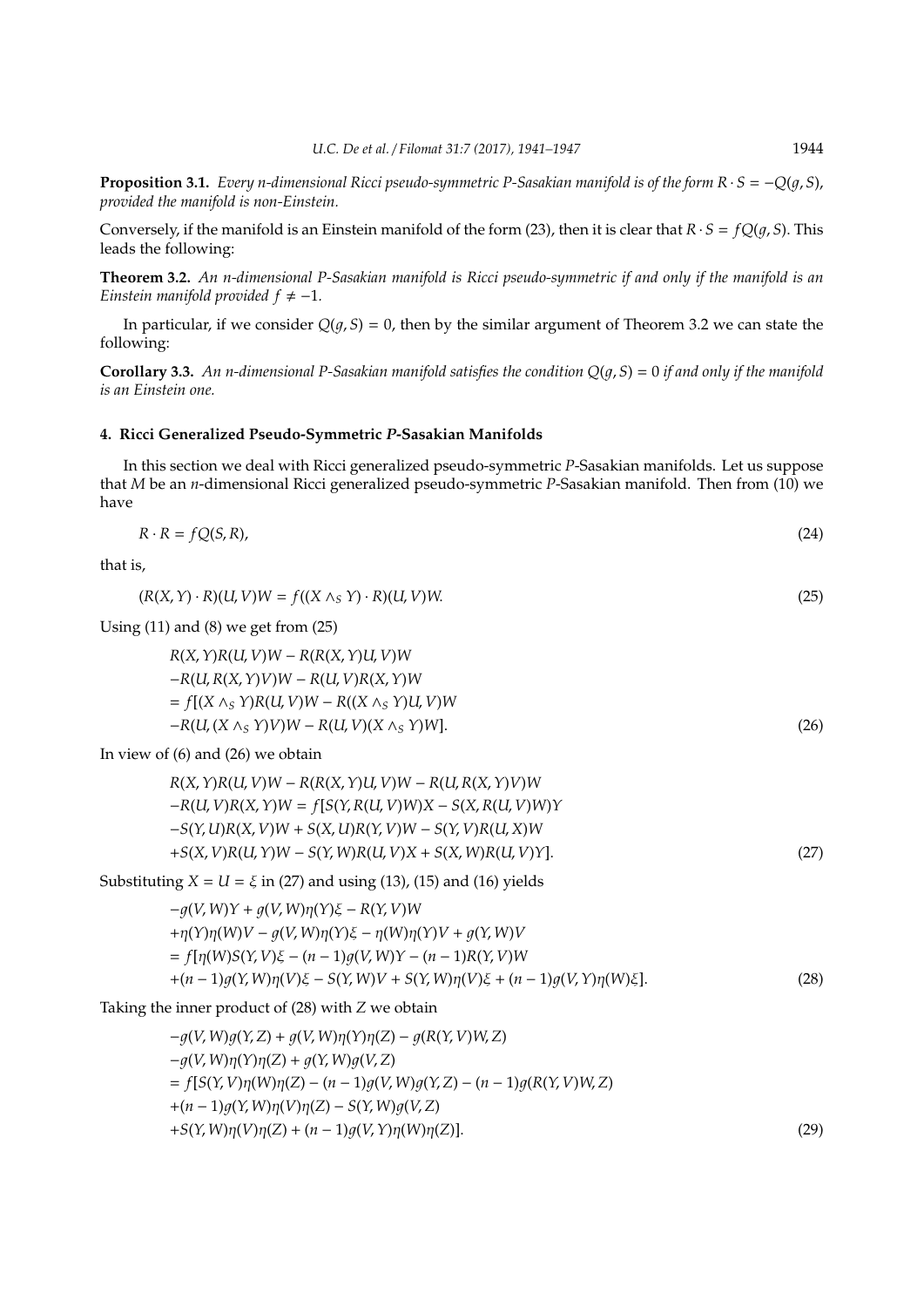Let  $\{e_i\}(1 \le i \le n)$  be an orthonormal basis of the tangent space at any point. Now taking summation over  $i = 1, 2, ..., n$  of the relation (29) for  $V = W = e_i$  gives

$$
S(Y, Z) + (n - 1)g(Y, Z) = nf[S(Y, Z) + (n - 1)g(Y, Z)].
$$

This implies

 $(1 - nf)[S(Y, Z) + (n - 1)q(Y, Z)] = 0.$ 

Then either  $f = 1/n$  or, the manifold is an Einstein manifold of the form

 $S(Y, Z) = -(n-1)q(Y, Z).$ 

This leads to the following:

**Theorem 4.1.** *An n-dimensional Ricci generalized pseudo-symmetric P-Sasakian manifold is an Einstein manifold provided nf*  $\neq$  1*.* 

By the above discussions we have the following:

**Proposition 4.2.** *Every n-dimensional Ricci generalized pseudo-symmetric P-Sasakian manifold is of the form R*·*R* = 1 *<sup>n</sup>Q*(*S*,*R*), *provided the manifold is non-Einstein.*

In particular, if we consider  $Q(S, R) = 0$ , then by the similar argument of Theorem 4.1 we can state the following:

**Corollary 4.3.** *If an n-dimensional P-Sasakian manifold satisfies the condition Q*(*S*,*R*) = 0 *then the manifold is an Einstein one.*

**Corollary 4.4.** If a P-Sasakian manifold satisfies the condition  $R \cdot R = Q(S, R)$ , then the manifold is an Einstein *manifold.*

## **5.** *P***-Sasakian Manifolds Satisfying the Curvature Condition**  $S \cdot R = 0$

In this section we consider a *P*-Sasakian manifold satisfying the curvature condition  $S \cdot R = 0$ . Thus we have

$$
(S(X,Y) \cdot R)(U,V)W = 0,\t\t(30)
$$

which implies

$$
(X \wedge_S Y)R(U, V)W + R((X \wedge_S Y)U, V)W + R(U, (X \wedge_S Y)V)W + R(U, V)(X \wedge_S Y)W = 0.
$$
\n(31)

Using (6) we have from (31)

$$
S(Y, R(U, V)W)X - S(X, R(U, V)W)Y + S(Y, U)R(X, V)W - S(X, U)R(Y, V)W
$$
  
+
$$
S(Y, V)R(U, X)W - S(X, V)R(U, Y)W + S(Y, W)R(U, V)X - S(X, W)R(U, V)Y = 0.
$$
 (32)

Substituting  $U = W = \xi$  in (32) and using (15), (16) yields

$$
2S(Y, V)X - 2S(X, V)Y + 2(n - 1)\eta(V)\eta(Y)X - 2(n - 1)\eta(X)\eta(V)Y - S(Y, V)\eta(X)\xi
$$
  
+
$$
S(X, V)\eta(Y)\xi + (n - 1)g(V, X)\eta(Y)\xi - (n - 1)g(V, Y)\eta(X)\xi = 0.
$$
 (33)

Taking the inner product of (33) with ξ and replacing *X* by ξ and also using (13), we have

 $S(Y, V) = (n - 1)q(Y, V) - 2(n - 1)\eta(Y)\eta(V).$ 

This leads to the following:

**Theorem 5.1.** *If an n-dimensional P-Sasakian manifold satisfying the curvature condition*  $S \cdot R = 0$ *, then the manifold is an* η*-Einstein manifold.*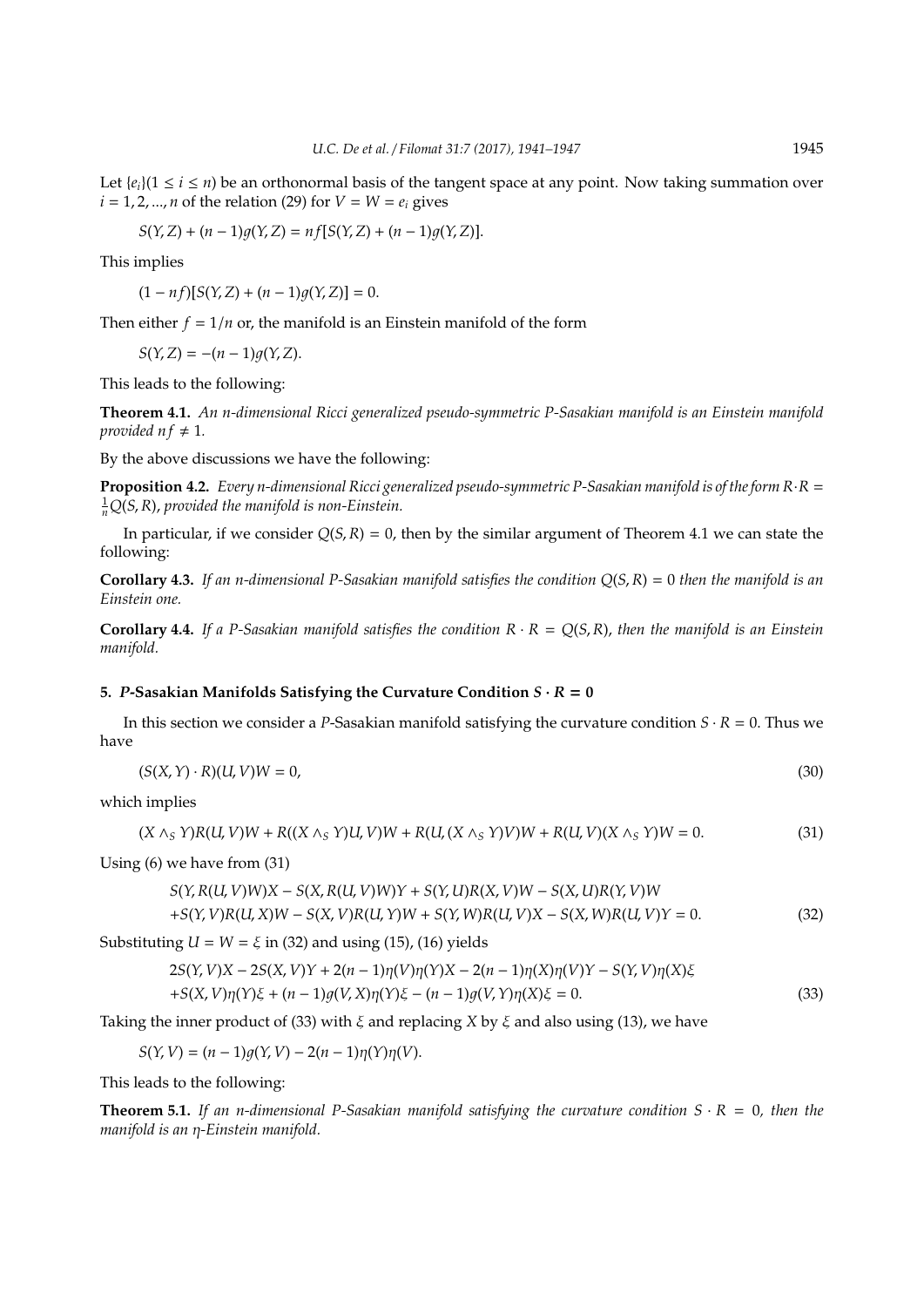# **6. Example of a 5-Dimensional** *P***-Sasakian Manifold**

We consider the 5-dimensional manifold  $M = \{(x, y, z, u, v) \in \mathbb{R}^5\}$ , where  $(x, y, z, u, v)$  are the standard coordinates in  $\mathbb{R}^5$ .

We choose the vector fields

$$
e_1 = \frac{\partial}{\partial x}, \ e_2 = \frac{\partial}{\partial y}, \ e_3 = \frac{\partial}{\partial z}, \ e_4 = \frac{\partial}{\partial u}, \ e_5 = x\frac{\partial}{\partial x} + y\frac{\partial}{\partial y} + z\frac{\partial}{\partial z} + u\frac{\partial}{\partial u} + \frac{\partial}{\partial v'}
$$

which are linearly independent at each point of *M*. Let  $q$  be the Riemannian metric defined by

$$
g(e_i, e_j) = \begin{cases} 1 & \text{if } i = j \\ 0 & \text{if } i \neq j; i, j = 1, 2, 3, 4, 5. \end{cases}
$$

Let  $\eta$  be the 1-form defined by

$$
\eta(Z)=g(Z,e_5),
$$

for any  $Z \in \chi(M)$ . Let  $\phi$  be the (1, 1)-tensor field defined by

$$
\phi(e_1) = e_1, \ \phi(e_2) = e_2, \ \phi(e_3) = e_3, \ \phi(e_4) = e_4, \ \phi(e_5) = 0.
$$

Using the linearity of  $\phi$  and  $g$ , we have

$$
\eta(e_5) = 1
$$
,  $\phi^2 Z = Z - \eta(Z)e_5$  and  $g(\phi Z, \phi U) = g(Z, U) - \eta(Z)\eta(U)$ ,

for any vector fields *Z*,  $U \in \chi(M)$ . Thus for  $e_5 = \xi$ , the structure  $(\phi, \xi, \eta, g)$  defines an almost paracontact metric structure on *M*.

Then we have

$$
[e_1, e_2] = 0, [e_1, e_3] = 0, [e_1, e_4] = 0, [e_1, e_5] = e_1,
$$
  

$$
[e_2, e_3] = [e_2, e_4] = 0, [e_2, e_5] = e_2,
$$
  

$$
[e_3, e_4] = 0, [e_3, e_5] = e_3, [e_4, e_5] = e_4.
$$

The Levi-Civita connection  $\nabla$  of the metric tensor  $g$  is given by Koszul's formula which is given by

$$
2g(\nabla_X Y, Z) = Xg(Y, Z) + Yg(Z, X) - Zg(X, Y) - g(X, [Y, Z]) - g(Y, [X, Z]) + g(Z, [X, Y]).
$$
\n(34)

Taking  $e_5 = \xi$  and using (34), we get the following:

 $\nabla_{e_1} e_1 = -e_5$ ,  $\nabla_{e_1} e_2 = 0$ ,  $\nabla_{e_1} e_3 = 0$ ,  $\nabla_{e_1} e_4 = 0$ ,  $\nabla_{e_1} e_5 = e_1$ ,  $\nabla_{e_2} e_1 = 0$ ,  $\nabla_{e_2} e_2 = -e_5$ ,  $\nabla_{e_2} e_3 = 0$ ,  $\nabla_{e_2} e_4 = 0$ ,  $\nabla_{e_2} e_5 = e_2$ ,  $\nabla_{e_3}e_1 = 0$ ,  $\nabla_{e_3}e_2 = 0$ ,  $\nabla_{e_3}e_3 = -e_5$ ,  $\nabla_{e_3}e_4 = 0$ ,  $\nabla_{e_3}e_5 = e_3$ ,  $\nabla_{e_4}e_1 = 0$ ,  $\nabla_{e_4}e_2 = 0$ ,  $\nabla_{e_4}e_3 = 0$ ,  $\nabla_{e_4}e_4 = -e_5$ ,  $\nabla_{e_4}e_5 = e_4$ ,  $\nabla_{e_5}e_1 = 0$ ,  $\nabla_{e_5}e_2 = 0$ ,  $\nabla_{e_5}e_3 = 0$ ,  $\nabla_{e_5}e_4 = 0$ ,  $\nabla_{e_5}e_5 = 0$ .

By the above results, we can easily obtain the non-vanishing components of the curvature tensor as follows:

 $R(e_1, e_2)e_1 = e_2$ ,  $R(e_1, e_2)e_2 = -e_1$ ,  $R(e_1, e_3)e_1 = e_3$ ,  $R(e_1, e_3)e_3 = -e_1$ ,  $R(e_1, e_4)e_1 = e_4$ ,  $R(e_1, e_4)e_4 = -e_1$ ,  $R(e_1, e_5)e_1 = e_5$ ,  $R(e_1, e_5)e_5 = -e_1$ ,  $R(e_2, e_3)e_2 = e_3$ ,  $R(e_2, e_3)e_3 = -e_2$ ,  $R(e_2, e_4)e_2 = e_4$ ,  $R(e_2, e_4)e_4 = -e_2$ ,  $R(e_2, e_5)e_2 = e_5$ ,  $R(e_2, e_5)e_5 = -e_2$ ,  $R(e_3, e_4)e_3 = e_4$ ,  $R(e_3, e_4)e_4 = -e_3$ ,  $R(e_3, e_5)e_3 = e_5$ ,  $R(e_3, e_5)e_5 = -e_3$ ,  $R(e_4, e_5)e_4 = e_5$ ,  $R(e_4, e_5)e_5 = -e_4$ .